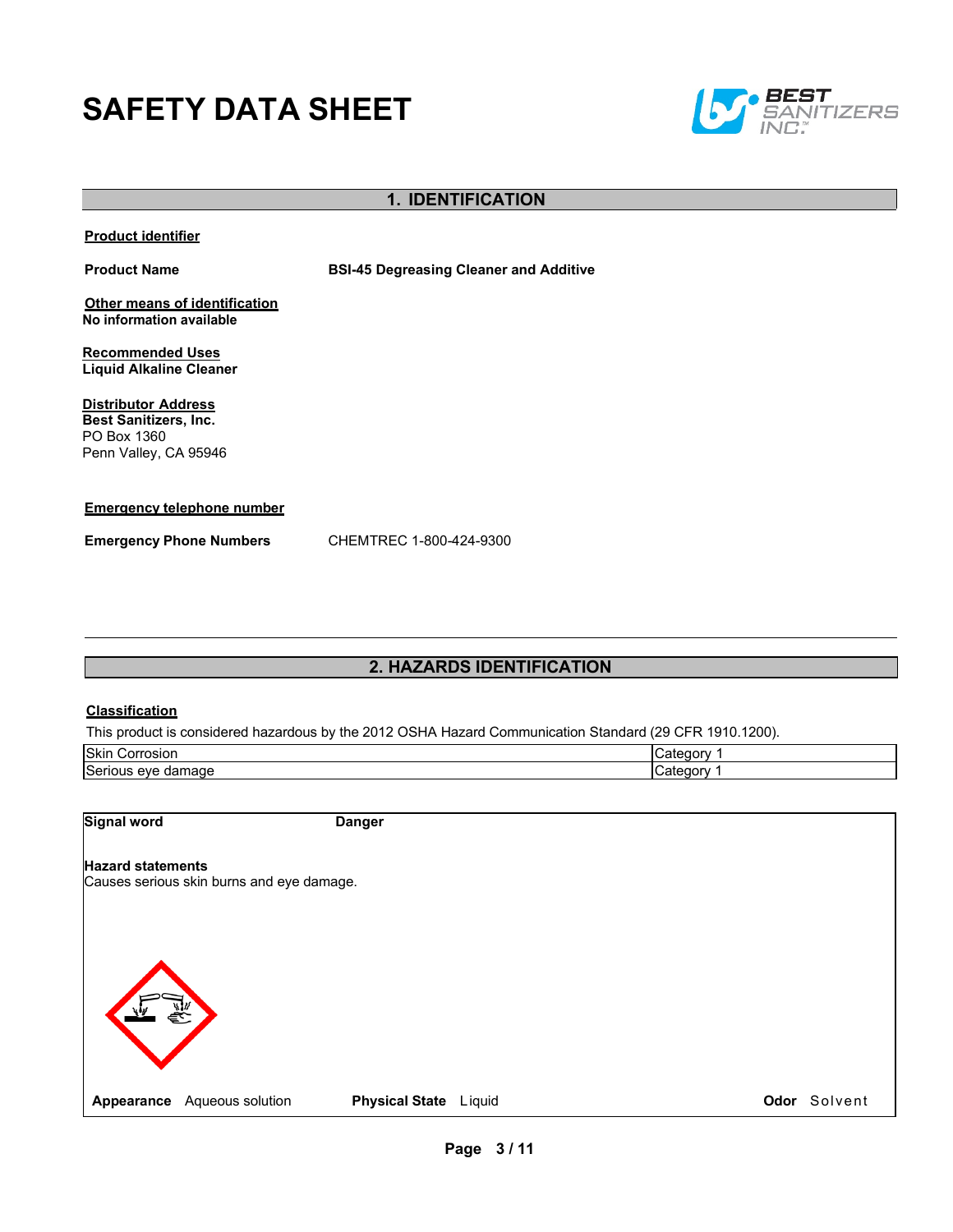#### **Precautionary Statements - Prevention**

Do not breathe dust/fume/gas/mist/vapors/spray.

Wash face, hands, and any exposed skin thoroughly after handling.

Wear protective gloves/protective clothing/eye protection/face protection.

#### **Precautionary Statements - Response**

Immediately call a POISON CENTER or doctor/physician.

Specific treatment (see Section 4 on SDS for more information).

**IF IN EYES:** Rinse cautiously with water for several minutes. Remove contact lenses, if present and easy to do. Continue rinsing. Immediately call a POISON CENTER or doctor/physician.

**IF ON SKIN (or hair):** Remove/Take off immediately all contaminated clothing. Rinse skin (hair) with water/shower. Wash contaminated clothing and shoes before reuse.

**IF INHALED:** Remove victim to fresh air and keep comfortable for breathing. Immediately call a POISON CENTER or doctor. **IF SWALLOWED:** Rinse mouth. DO NOT induce vomiting.

#### **Precautionary Statements - Storage**

Stored locked up.

#### **Precautionary Statements - Disposal**

Dispose of contents/container to an approved waste disposal plant.

#### **3. COMPOSITION/INFORMATION ON INGREDIENTS**

| <b>Chemical Name</b>                | CAS No.     | Weight % | <b>Trade Secret</b> |
|-------------------------------------|-------------|----------|---------------------|
| Water                               | 7732-18-5   | 80-89    |                     |
| Trade Secret 1                      | Proprietary | $3-5$    |                     |
| Sodium Hydroxide                    | 1310-73-2   | $2 - 5$  |                     |
| Ethylene glycol monobutyl ether     | 111-76-2    | $2 - 4$  |                     |
| Propylene glycol monomethyl ether   | 107-98-2    | 1-3      |                     |
| Dipropylene glycol monomethyl ether | 34590-94-8  | 1-3      |                     |
| Trade Secret 2                      | Proprietary | < 1.0    |                     |

\* The exact percentage (concentration) of composition has been withheld as a trade secret.

# **4. FIRST AID MEASURES**

### **First aid measures**

| <b>Eye Contact</b>  | Hold eye(s) open and rinse slowly and gently with water for 15-20 minutes. Remove<br>contact lenses if present, after first 5 minutes, then continue rinsing eye(s). Seek<br>immediate medical advice/attention.          |
|---------------------|---------------------------------------------------------------------------------------------------------------------------------------------------------------------------------------------------------------------------|
| <b>Skin Contact</b> | Wash off immediately with soap and plenty of water while removing all contaminated clothes<br>and shoes. Wash contaminated clothing and shoes before reuse. Get medical attention if<br>irritation develops and persists. |
| <b>Inhalation</b>   | Remove to fresh air. Administer oxygen if breathing is difficult. Call a physician if necessary.                                                                                                                          |
| Ingestion           | Do NOT induce vomiting. Drink plenty of water. Never give anything by mouth to an<br>unconscious person. Call a physician immediately.                                                                                    |

#### **Most important symptoms and effects, both acute and delayed**

| <b>Most Important Symptoms and</b> | See Section 11 for symptom information. |
|------------------------------------|-----------------------------------------|
| <b>Effects</b>                     |                                         |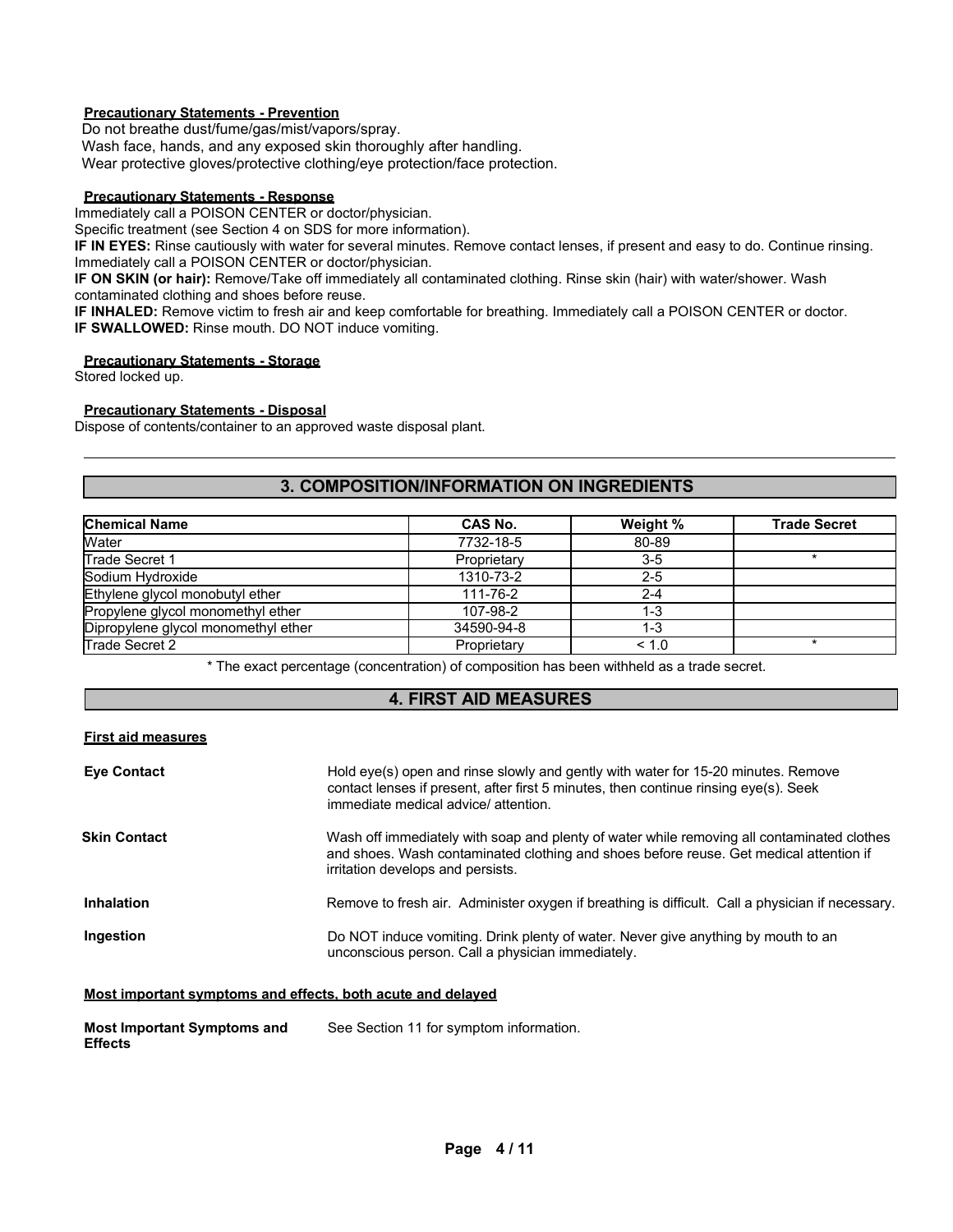#### **Indication of any immediate medical attention and special treatment needed**

**Note to physicians:** Treat symptomatically.

# **5. FIRE-FIGHTING MEASURES**

#### **Suitable Extinguishing Media**

Dry Chemical. Water spray (fog), Carbon dioxide (CO2), Foam.

#### **Unsuitable Extinguishing Media**

No Information available.

#### **Specific Hazards Arising from the Chemical**

No Information available. **Hazardous combustion products**: Carbon monoxide.

#### **Protective equipment and precautions for firefighters**

As in any fire, wear self-contained breathing apparatus pressure-demand, MSHA/NIOSH (approved or equivalent) and full protective gear. Cool containers with flooding quantities of water until well after fire is out. Non-combustible, substance itself does not burn but may decompose upon heating to produce corrosive and/or toxic fumes.

## **6. ACCIDENTAL RELEASE MEASURES**

#### **Personal precautions, protective equipment, and emergency procedures**

 $\overline{a}$ 

| <b>Personal Precautions</b>                          | Use personal protection recommended in Section 8. Ensure adequate ventilation,<br>especially in confined areas.                                                                          |  |  |
|------------------------------------------------------|------------------------------------------------------------------------------------------------------------------------------------------------------------------------------------------|--|--|
| For emergency responders                             | Isolate area. Keep unnecessary personnel away.                                                                                                                                           |  |  |
| <b>Environmental precautions</b>                     |                                                                                                                                                                                          |  |  |
| <b>Environmental Precautions</b>                     | Prevent entry into waterways, sewers, basements, or confined areas. See Section<br>12 for additional ecological information.                                                             |  |  |
| Methods and material for containment and cleaning up |                                                                                                                                                                                          |  |  |
| <b>Methods for Containment</b>                       | Prevent further leakage or spillage if safe to do so. Contain and collect spillage with non-<br>combustible absorbent material, (e.g., sand, earth, diatomaceous earth, vermiculite) and |  |  |
| <b>Methods for Cleaning Up</b>                       | Collect spillage. Soak up with inert absorbent material. Sweep up and shovel into suitable<br>containers for disposal. Following product recovery, flush area with water.                |  |  |

#### **7. HANDLING AND STORAGE**

| <b>Precautions for safe handling</b>                 |                                                                                                                                                                                                                                                                                   |
|------------------------------------------------------|-----------------------------------------------------------------------------------------------------------------------------------------------------------------------------------------------------------------------------------------------------------------------------------|
| <b>Handling</b>                                      | Use personal protection recommended in Section 8. Avoid contact with skin, eyes, or<br>clothing. Use only in well-ventilated areas. Avoid breathing vapors or mists. Wash<br>thoroughly after handling. Handle in accordance with good industrial hygiene and safety<br>practice. |
|                                                      | Conditions for safe storage, including any incompatibilities                                                                                                                                                                                                                      |
| <b>Storage Conditions/</b><br>Incompatible materials | Keep Containers tightly closed in a dry, cool, and well-ventilated place. Keep from<br>freezing.                                                                                                                                                                                  |
|                                                      | Strong oxidizing agents. Acids.                                                                                                                                                                                                                                                   |

# **8. EXPOSURE CONTROLS/PERSONAL PROTECTION**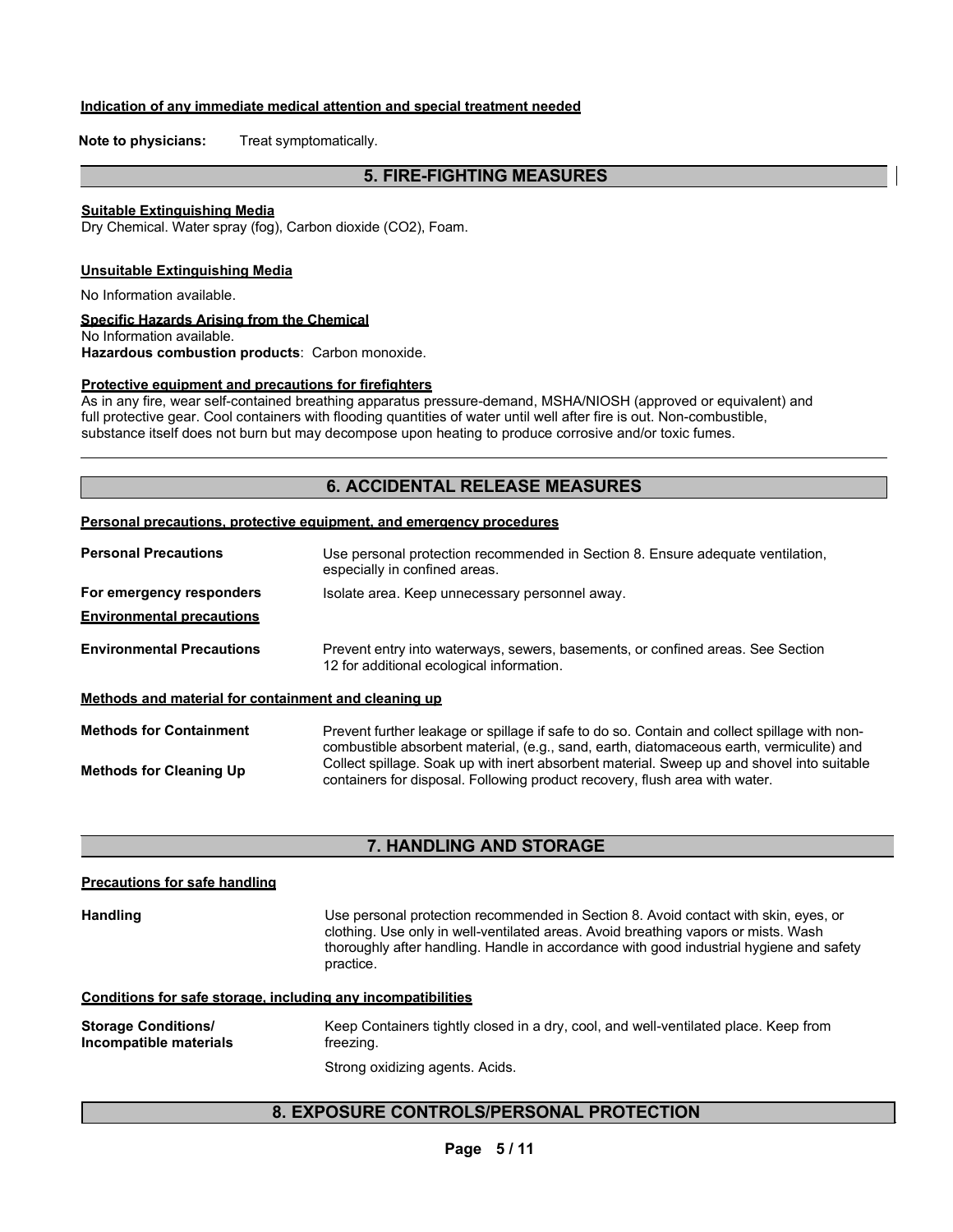#### **Control parameters**

#### **Exposure Guidelines**

| <b>Chemical Name</b>                | <b>ACGIH TLV</b> | <b>OSHA PEL</b>            | <b>NIOSH IDLH</b>         |
|-------------------------------------|------------------|----------------------------|---------------------------|
| Sodium hydroxide                    | Ceiling: 2 mg/m3 | TWA: $2 \text{ mg/m3}$     | IDLH: 10 mg/m3 Ceiling: 2 |
| 1310-73-2                           |                  | (vacated) Ceiling: 2 mg/m3 | mg/m3                     |
| Ethylene glycol monobutyl ether     | TWA: 20 ppm      | TWA: 50 ppm                | IDLH: 700 ppm             |
| 111-76-2                            |                  | TWA: 240 mg/m3             | TWA: 5 ppm                |
|                                     |                  |                            | TWA: 24 mg/m3             |
| Dipropylene glycol monomethyl ether | STEL: 150 ppm    | TWA: 100 ppm               | IDLH: 600 ppm             |
| 107-98-2                            | TWA: 50 ppm      | TWA: 600 mg/m3             | <b>TWA: 100 ppm</b>       |
|                                     |                  | (vacated) STEL: 150 ppm    | TWA: 600 mg/m3            |
|                                     |                  | (vacated) STEL: 900 mg/m3  | STEL: 150 ppm             |
|                                     |                  |                            | STEL: 900 mg/m3           |
| Propylene glycol monomethyl ether   | STEL: 100 ppm    | (vacated) STEL: 150 ppm    | <b>TWA: 100 ppm</b>       |
| 107-98-2                            | TWA: 50 ppm      | (vacated) STEL: 540 mg/m3  | TWA: 360 mg/m3            |
|                                     |                  |                            | STEL: 150 ppm             |
|                                     |                  |                            | STEL: 540 mg/m3           |

*ACGIH TLV: American Conference of Governmental Industrial Hygienists - Threshold Limit Value. OSHA PEL: Occupational Safety and Health Administration - Permissible Exposure Limits. NIOSH IDLH: Immediately Dangerous to Life or Health.*

#### **Appropriate engineering controls**

| <b>Engineering Controls</b>                                           | Showers, eyewash stations, ventilation system.                                                                                                                                                                                                                                                                                   |  |  |
|-----------------------------------------------------------------------|----------------------------------------------------------------------------------------------------------------------------------------------------------------------------------------------------------------------------------------------------------------------------------------------------------------------------------|--|--|
| Individual protection measures, such as personal protective equipment |                                                                                                                                                                                                                                                                                                                                  |  |  |
| <b>Eye/Face Protection</b>                                            | Splash proof chemical goggles and face shield.                                                                                                                                                                                                                                                                                   |  |  |
| <b>Skin and Body Protection</b>                                       | Wear Protective Neoprene gloves. Rubber gloves. Normal work clothing (long sleeved<br>shirt and long pants) are recommended. Apron recommended.                                                                                                                                                                                  |  |  |
| <b>Respiratory Protection</b>                                         | If exposure limits are exceeded or irritation is experienced, NIOSH/MSHA approved respiratory<br>protection should be worn. Positive pressure supplied air respirators may be required for high<br>airborne contaminant concentrations. Respiratory protection must be provided in accordance<br>with current local regulations. |  |  |
| <b>Hygiene Measures</b>                                               | Wash face, hands, and any exposed skin thoroughly after handling. Wash contaminated<br>clothing and shoes before reuse. Do not Eat, Drink or Smoke when using this product.                                                                                                                                                      |  |  |

# **9. PHYSICAL AND CHEMICAL PROPERTIES**

# **Physical and Chemical Properties**

| <b>Physical State</b><br>Appearance<br>Color | Liquid<br>Aqueous solution<br>Clear to pale yellow | Odor<br><b>Odor Threshold</b>                | Solvent<br>Not Determined |
|----------------------------------------------|----------------------------------------------------|----------------------------------------------|---------------------------|
| <b>Property</b><br>pH                        | <b>Values</b><br>13                                | <b>Remarks/Method</b><br>$+/- 121^{\circ}$ C |                           |
| <b>Melting/freezing point</b>                | $<$ -6.7°C / $<$ 20° F                             | None known                                   |                           |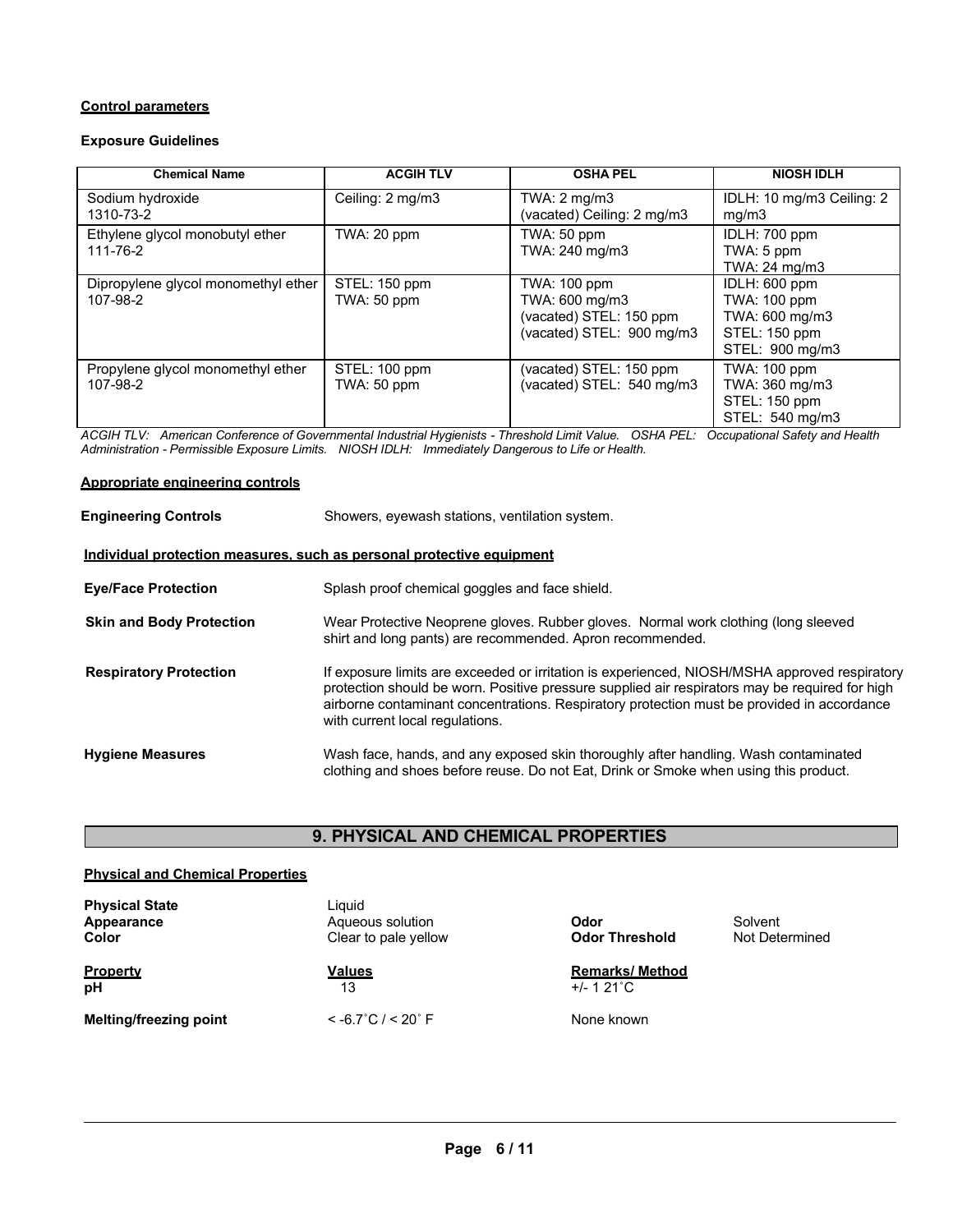| Boiling point / boiling range     | No information available. | None known |
|-----------------------------------|---------------------------|------------|
| <b>Flash Point</b>                | $>$ 93.3 °C / $>$ 200°F   | None known |
| <b>Evaporation rate</b>           | No data available         | None known |
| Flammability (solid, gas)         | No data available         | None known |
| <b>Flammability Limits in Air</b> |                           |            |
| <b>Upper flammability limits</b>  | No data available         | None known |
| Lower flammability limits         | No data available         | None known |
| Vapor pressure                    | No data available         | None known |
| Vapor density                     | No data available         | None known |
| <b>Specific Gravity</b>           | $1.036$ g/cc              | None known |
| <b>Water Solubility</b>           | Soluble in water.         | None known |
| Solubility in other solvents      | No data available         | None known |
| <b>Partition coefficient:</b>     | No data available         | None known |
| <b>Autoignition temperature</b>   | No data available         | None known |
| <b>Decomposition temperature</b>  | No data available         | None known |
| <b>Kinematic viscosity</b>        | No data available         | None known |
| <b>Dynamic viscosity</b>          | No data available         | None known |
|                                   |                           |            |

# **10. STABILITY AND REACTIVITY**

#### **Reactivity**

No data available.

#### **Chemical stability**

Stable under recommended storage conditions.

#### **Possibility of Hazardous Reactions**

None under normal processing.

#### **Conditions to avoid**

None known.

#### **Incompatible materials**

Strong Oxidizing agents. Acids.

# **Hazardous Decomposition Products**

None known based on information supplied.

# **11. TOXICOLOGICAL INFORMATION**

#### **Information on likely routes of exposure**

| <b>Inhalation</b>   | Inhalation of vapors in high concentration may cause irritation of respiratory system. |
|---------------------|----------------------------------------------------------------------------------------|
| <b>Eye Contact</b>  | Irritating to eyes. Extended eye exposure may result in corneal damage.                |
| <b>Skin Contact</b> | Prolonged contact may cause irritation.                                                |
| Ingestion           | Harmful if swallowed.                                                                  |

#### **Component Information**

| <b>Chemical Name</b>                              | Oral LD50                | <b>Dermal LD50</b>       | <b>Inhalation LC50</b> |
|---------------------------------------------------|--------------------------|--------------------------|------------------------|
| Propylene glycol monomethyl ether<br>107-98-2     | $= 5000$ mg/kg (Rat)     | $= 13g/kg$ (Rabbit)      | >7559 ppm (Rat) 6 h    |
| Ethylene glycol monobutyl ether<br>111-76-2       | $= 470$ mg/kg (Rat)      | $= 99$ mg/kg (Rabbit)    | $= 450$ ppm (Rat) 4 h  |
| Sodium hydroxide<br>1310-73-2                     | $\overline{\phantom{a}}$ | $= 1350$ mg/kg (Rabbit)  |                        |
| Dipropylene glycol monomethyl ether<br>34590-94-8 | $= 5400$ mg/kg (Rat)     | $= 9500$ mg/kg (Rabbit)  |                        |
| Trade Secret 2                                    | $= 3200$ mg/kg (Rat)     | $= 15440$ mg/kg (Rabbit) |                        |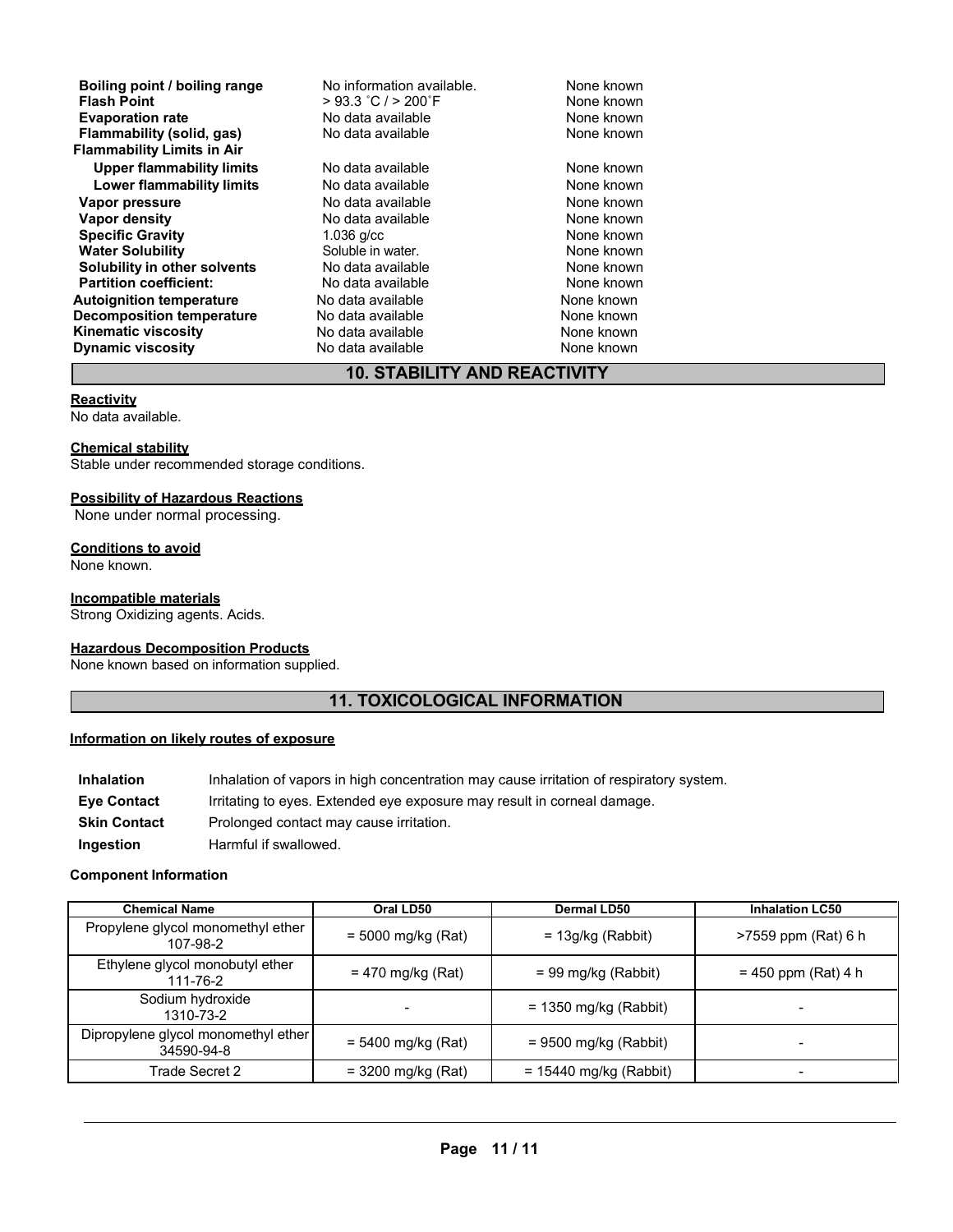# **Information on toxicological effects**

| Sensitization          | No Information Available                                   |  |  |
|------------------------|------------------------------------------------------------|--|--|
| Germ cell mutagenicity | No Information Available                                   |  |  |
| Carcinogenicity        | This product contains one of<br>animal carcinogen with unk |  |  |

or more substances which are classified by ACGIH: A3-Confirmed known relevance to humans. IAAC: (Group 3 (Not classifiable as to its carcinogenicity to humans)).

|                                                                                                                                                                            | <b>Chemical Name</b>                                | <b>ACGIH</b>             | <b>IARC</b> | <b>NTP</b>  | <b>OSHA</b> |
|----------------------------------------------------------------------------------------------------------------------------------------------------------------------------|-----------------------------------------------------|--------------------------|-------------|-------------|-------------|
|                                                                                                                                                                            | Ethylene glycol monobutyl ether<br>111-76-2         | A <sub>3</sub>           | Group 3     |             |             |
|                                                                                                                                                                            | Reproductive toxicity                               | No Information Available |             |             |             |
|                                                                                                                                                                            | STOT single exposure                                | No Information Available |             |             |             |
|                                                                                                                                                                            | STOT repeated exposure                              | No Information Available |             |             |             |
|                                                                                                                                                                            | Numerical measures of toxicity –Product Information |                          |             |             |             |
| 4% of the mixture consists of ingredient(s) of unknown toxicity.<br>Unknown Acute Toxicity<br>The following values are calculated based on Chapter 3.1 of the GHS document |                                                     |                          |             |             |             |
| 13,945 mg/kg<br>ATE mix (oral)                                                                                                                                             |                                                     |                          |             |             |             |
| ATE mix (dermal)                                                                                                                                                           |                                                     |                          |             | 17595 mg/kg |             |
| ATE mix (inhalation-dust/mist)) ATE mix (inhalation-                                                                                                                       |                                                     |                          | 50 mg/L     |             |             |
|                                                                                                                                                                            | vapor)                                              |                          |             |             |             |
| ATE mix (oral)                                                                                                                                                             |                                                     |                          |             | 69.56 mg/L  |             |
|                                                                                                                                                                            |                                                     |                          |             |             |             |

**12. Ecological Data**

## **Ecotoxicity**

Harmful to aquatic life with long lasting effects

4.03% of the mixture consists of components(s) of unknown hazards to the aquatic environment.

| <b>Chemical Name</b>                              | Fish                                                                                               | <b>Crustacea</b>                                                                 |
|---------------------------------------------------|----------------------------------------------------------------------------------------------------|----------------------------------------------------------------------------------|
| Ethylene glycol monobutyl ether<br>111-76-2       | 1490: 96 h Lepomis macrochirus mg/L LC50 static<br>2950: 96 h Lepomis macrochirus mg/L LC50        | 1000: 48 h Daphnia magna mg/L EC50<br>1698-1940: 24 h Daphnia magna mg/L<br>EC50 |
| Sodium hydroxide<br>1310-73-2                     | 45.4: 96 h Onocorhynchus mykiss mg/L LC50 static                                                   |                                                                                  |
| Propylene glycol monomethyl ether<br>107-98-2     | 20.8: 96 h Pimephales promelas g/L LC50 static<br>4600-10000: 96 h Leuciscus idus mg/l LC50 static | 23300: 48 h Daphnia magna mg/L EC50                                              |
| Dipropylene glycol monomethyl ether<br>34590-94-8 | 10000: 96 h Pimephales promelas mg/L LC50 static                                                   | 1919: 48 h Daphnia magna mg/L EC50                                               |
| Trade Secret 2                                    | 11619: 96 h Pimephales promelas mg/L LC50 static                                                   | 10: 48 h Daphnia magna mg/L EC50                                                 |

# **Persistence and Degradability**

No Information Available.

#### **Bioaccumulation**

| <b>Chemical Name</b>                | <b>Partition Coefficient</b> |
|-------------------------------------|------------------------------|
| Ethylene glycol monobutyl ether     | 0.81                         |
| 111-76-2                            |                              |
| Propylene glycol monomethyl ether   | $-0.437$                     |
| 107-98-2                            |                              |
| Dipropylene glycol monomethyl ether | -0 064                       |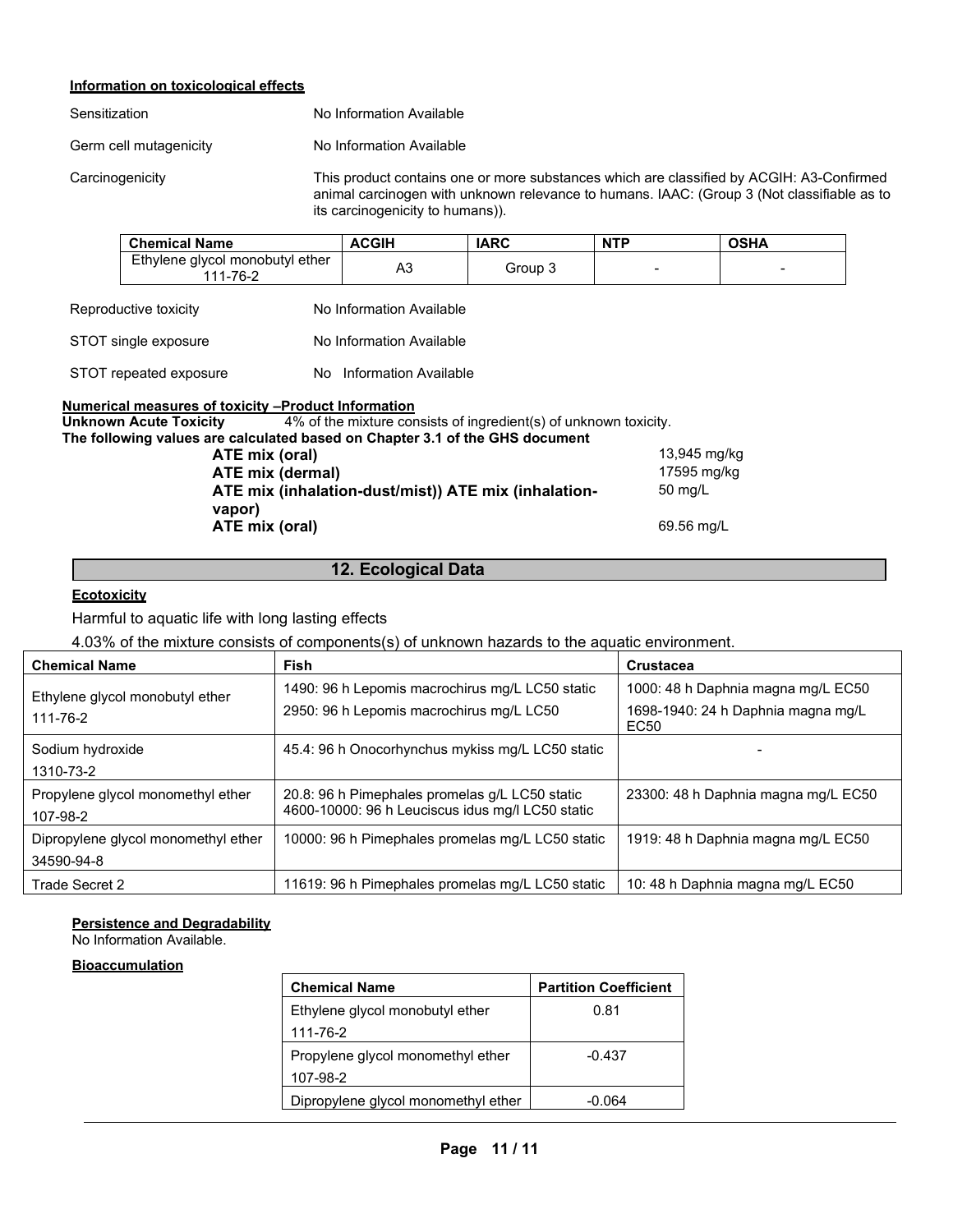34590-94-8

#### **Mobility**

Soluble in water.

#### **Other adverse effects**

No information available.

# **13. DISPOSAL CONSIDERATIONS**

#### **Disposal methods**

**Disposal of wastes Disposal should be in accordance with applicable regional, national, and local laws and** regulations.

**Contaminated packaging** Dispose of in accordance with federal, state, and local regulations.

| <b>Chemical Name</b>       | <b>California Hazardous Waste Status</b> |  |  |
|----------------------------|------------------------------------------|--|--|
| Sodium hydroxide 1310-73-2 | Toxic; Corrosive                         |  |  |

# **14. TRANSPORT INFORMATION**

# **DOT**

Not regulated by US DOT

# **15. REGULATORY INFORMATION**

## **Chemical Inventories**

**TSCA** Complies

**DSL/NDSL** Complies

**EINECS/EIINCS** Does not comply

**TSCA** - United States Toxic Substances Control Act Section 8(b) Inventory

**DSL/NDSL** - Canadian Domestic Substances List/Non-Domestic Substances List

**EINECS/ELINCS** - European Inventory of Existing Chemical Substances/European List of Notified Chemical Substances

#### **U.S. Federal Regulations**

#### **SARA 313**

Section 313 of Title III of the Superfund Amendments and Reauthorization of 1986 (SARA). This product contains a chemical(s) which are subject to the reporting requirements of the Act and Title 40 of the Code of Federal Regulations, Part 372. Note: (related to Glycol ethers): 1.0% de minimis concentration (applies to R-(OCH2CH2) N-OR", where n = 1,2, or 3, R=alkyl C7 or less, or R = phenyl or alkyl substituted phenyl, R' = H or alkyl C7 or less, or' consisting of carboxylic acid ester, sulfate, phosphate, nitrate or sulfonate, phosphate, nitrate, or sulfonate, Chemical Category N230

| <b>Chemical Name</b>                            | <b>SARA 313 - Threshold Values %</b> |
|-------------------------------------------------|--------------------------------------|
| Ethylene glycol monobutyl ether 111-76-2<br>1.0 |                                      |

#### **SARA 311/312 Hazard Categories**

| <b>Acute Health Hazard</b>               | Yes |
|------------------------------------------|-----|
| <b>Chronic Health Hazard</b>             | N٥  |
| <b>Fire Hazard</b>                       | No  |
| <b>Sudden Release of Pressure Hazard</b> | No  |
| <b>Reactive Hazard</b>                   | N٥  |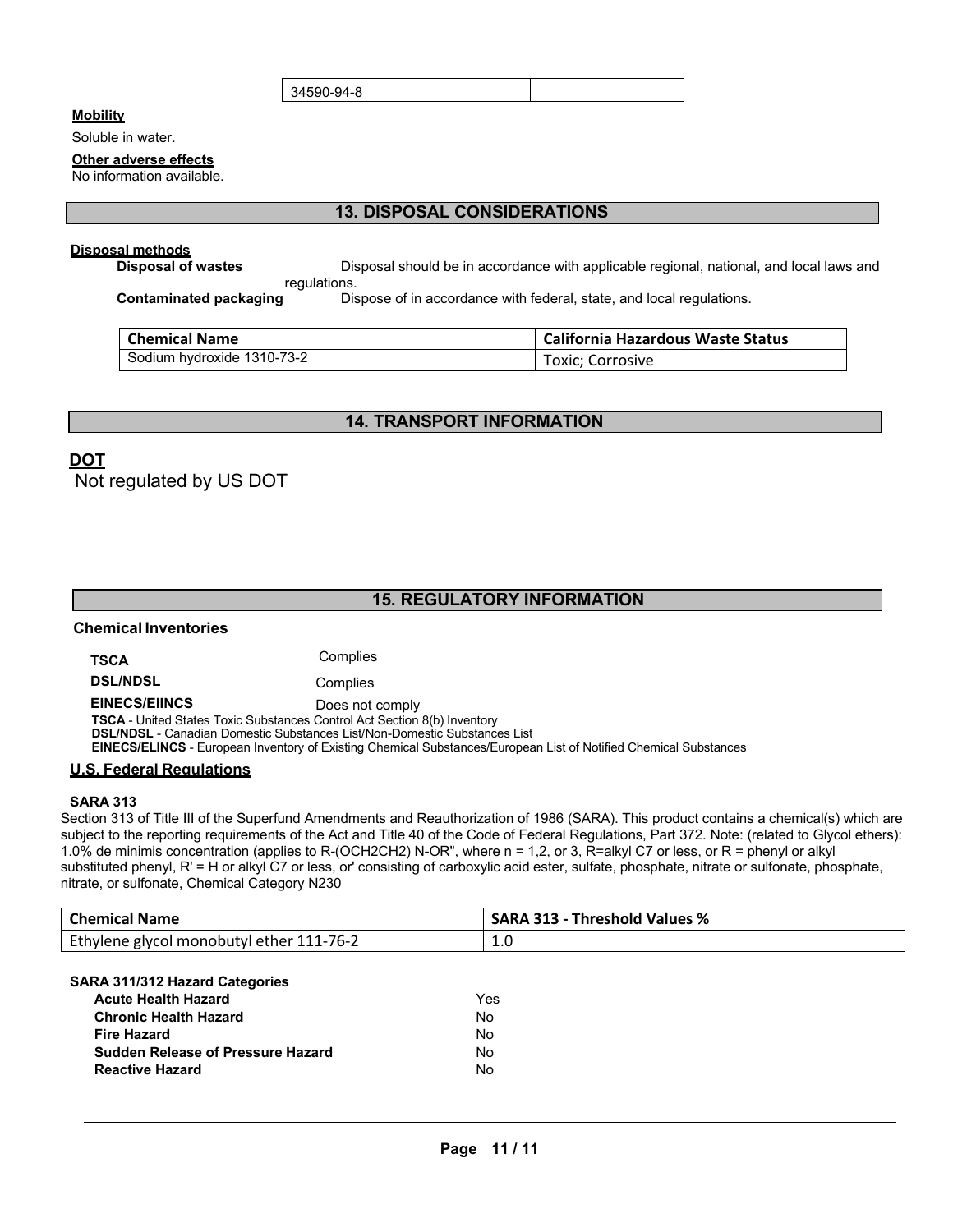#### **CWA (Clean Water Act)**

This product contains the following substances regulated as pollutants pursuant to the Clean Water Act (40 CFR 122.21 and 40 CFR 122.42).

| <b>Chemical Name</b>          | <b>CWA Reportable</b> | <b>CWA Toxic Pollutants</b> | <b>CWA Priority</b><br><b>Pollutants</b> | <b>CWA Hazardous</b><br><b>Substances</b> |
|-------------------------------|-----------------------|-----------------------------|------------------------------------------|-------------------------------------------|
| Sodium hydroxide<br>1310-73-2 | 1000 lbs              |                             |                                          |                                           |

#### **CERCLA**

This material, as supplied, contains one or more substances regulated as a hazardous substance under the Comprehensive Environment Response Compensation and Liability Act (CERCLA) (40 CFR 302).

| <b>Chemical Name</b>       | <b>Hazardous Substances RQs</b> | <b>CERCLA/SARA RQ</b> | <b>Reportable Quantity (RQ)</b> |
|----------------------------|---------------------------------|-----------------------|---------------------------------|
| Sodium hydroxide 1310-73-2 | 1000 lbs                        |                       | RQ 1000 lbs final RQ            |
|                            |                                 |                       | RQ 454 kg final RQ              |

#### **US State Regulations**

**California Proposition 65**

Warning! This product may contain trace amounts of Ethylene oxide 75-21-8.

## **U.S. State Right-to-Know Regulations**

| <b>Chemical Name</b>                              | <b>New Jersey</b> | <b>Massachusetts</b> | Pennsylvania |  |
|---------------------------------------------------|-------------------|----------------------|--------------|--|
| Ethylene glycol monobutyl ether<br>111-76-2       |                   |                      |              |  |
| Sodium hydroxide<br>1310-73-2                     |                   |                      |              |  |
| Propylene glycol monomethyl ether<br>107-98-2     |                   |                      |              |  |
| Dipropylene glycol monomethyl ether<br>34590-94-8 |                   |                      |              |  |
| Trade Secret 2                                    |                   |                      |              |  |

#### **16. OTHER INFORMATION**

| <b>NFPA</b>          | <b>Health Hazard</b> 1           |                      | <b>Flammability</b>   | $0$ Instability $0$      | Physical and Chemical Hazards 0                          |
|----------------------|----------------------------------|----------------------|-----------------------|--------------------------|----------------------------------------------------------|
| <b>HMIS</b>          | <b>Health Hazard</b>             |                      | <b>Flammability</b> 0 | <b>Physical Hazard</b> 0 | <b>Personal Protection</b> B<br>(safety glasses; gloves) |
| <b>Prepared By</b>   |                                  |                      | Technical Department  |                          |                                                          |
|                      | <b>Preparation/Revision Date</b> |                      | January 4, 2022       |                          |                                                          |
| <b>Version</b>       |                                  |                      | 5                     |                          |                                                          |
| <b>Revision Note</b> |                                  | <b>Annual Review</b> |                       |                          |                                                          |

#### **Reference**

#### **General Disclaimer**

**The information provided in this Safety Data Sheet is correct to the best of our knowledge, information, and belief at the date of its publication. The information given is designed only as a guidance for safe handling, use, processing, storage, transportation, disposal, and release and is not to be considered a warranty or quality specification. The information relates only to the specific material designated and may not be valid for such material used in combination with any other materials or in any process, unless specified in the text.**